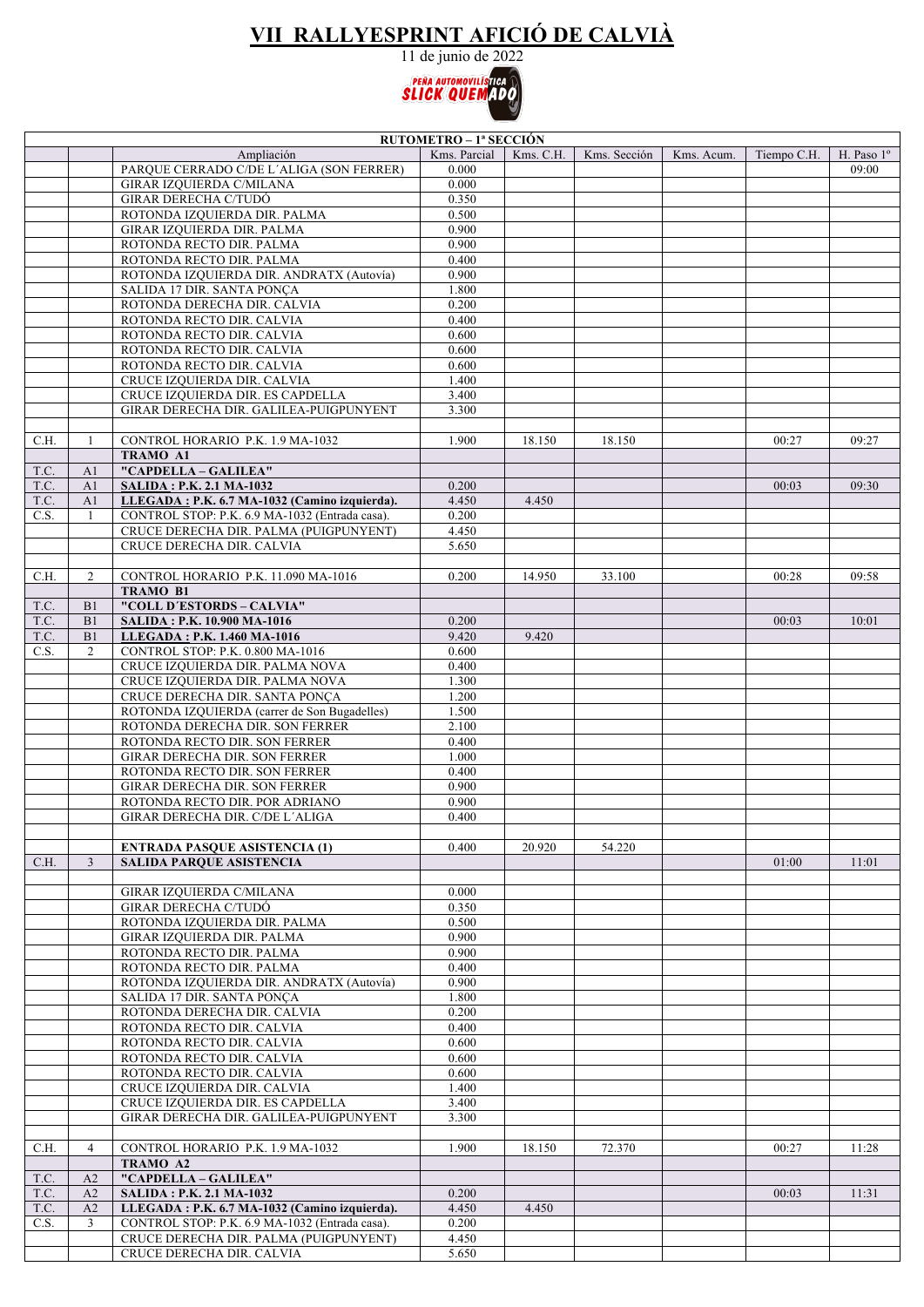| C.H. |                | CONTROL HORARIO P.K. 11.090 MA-1016          | 0.200 | 14.950 | 87.520  | 00:28 | 11:59 |
|------|----------------|----------------------------------------------|-------|--------|---------|-------|-------|
|      |                | TRAMO B2                                     |       |        |         |       |       |
| T.C. | B <sub>2</sub> | "COLL D'ESTORDS - CALVIA"                    |       |        |         |       |       |
| T.C. | B2             | <b>SALIDA: P.K. 10.900 MA-1016</b>           | 0.200 |        |         | 00:03 | 12:02 |
| T.C. | B <sub>2</sub> | LLEGADA: P.K. 1.0460MA-1016                  | 9.420 | 9.420  |         |       |       |
| C.S. |                | CONTROL STOP: P.K. 0.800 MA-1016             | 0.600 |        |         |       |       |
|      |                | CRUCE IZQUIERDA DIR. PALMA NOVA              | 0.400 |        |         |       |       |
|      |                | CRUCE IZQUIERDA DIR. PALMA NOVA              | 1.300 |        |         |       |       |
|      |                | CRUCE DERECHA DIR. SANTA PONCA               | 1.200 |        |         |       |       |
|      |                | ROTONDA IZQUIERDA (carrer de Son Bugadelles) | .500  |        |         |       |       |
|      |                | ROTONDA DERECHA DIR. SON FERRER              | 2.100 |        |         |       |       |
|      |                | ROTONDA RECTO DIR. SON FERRER                | 0.400 |        |         |       |       |
|      |                | GIRAR DERECHA DIR. SON FERRER                | 1.000 |        |         |       |       |
|      |                | ROTONDA RECTO DIR. SON FERRER                | 0.400 |        |         |       |       |
|      |                | <b>GIRAR DERECHA DIR. SON FERRER</b>         | 0.900 |        |         |       |       |
|      |                | ROTONDA RECTO DIR. POR ADRIANO               | 0.900 |        |         |       |       |
|      |                | GIRAR DERECHA DIR. C/DE L'ALIGA              | 0.400 |        |         |       |       |
|      |                |                                              |       |        |         |       |       |
| C.H. | 6              | <b>ENTRADA PAROUE DE TRABAJO</b>             | 0.400 | 20.920 | 108.640 | 00:40 | 12:42 |

## PARQUE DE TRABAJO

|      | RUTOMETRO – 2ª SECCIÓN |                                                                                 |                |           |              |            |             |            |
|------|------------------------|---------------------------------------------------------------------------------|----------------|-----------|--------------|------------|-------------|------------|
|      |                        | Ampliación                                                                      | Kms. Parcial   | Kms. C.H. | Kms. Sección | Kms. Acum. | Tiempo C.H. | H. Paso 1° |
|      |                        | PARQUE CERRADO C/DE L'ALIGA (SON FERRER)                                        | 0.000          |           |              |            |             | 16:00      |
|      |                        | GIRAR IZQUIERDA C/MILANA                                                        | 0.000          |           |              |            |             |            |
|      |                        | <b>GIRAR DERECHA C/TUDÓ</b>                                                     | 0.350          |           |              |            |             |            |
|      |                        | ROTONDA IZQUIERDA DIR. PALMA                                                    | 0.500          |           |              |            |             |            |
|      |                        | GIRAR IZQUIERDA DIR. PALMA                                                      | 0.900          |           |              |            |             |            |
|      |                        | ROTONDA RECTO DIR. PALMA                                                        | 0.900          |           |              |            |             |            |
|      |                        | ROTONDA RECTO DIR. PALMA                                                        | 0.400          |           |              |            |             |            |
|      |                        | ROTONDA IZQUIERDA DIR. ANDRATX (Autovía)                                        | 0.900          |           |              |            |             |            |
|      |                        | SALIDA 17 DIR. SANTA PONCA                                                      | 1.800          |           |              |            |             |            |
|      |                        | ROTONDA DERECHA DIR. CALVIA                                                     | 0.200          |           |              |            |             |            |
|      |                        | ROTONDA RECTO DIR. CALVIA                                                       | 0.400          |           |              |            |             |            |
|      |                        | ROTONDA RECTO DIR. CALVIA                                                       | 0.600          |           |              |            |             |            |
|      |                        | ROTONDA RECTO DIR. CALVIA                                                       | 0.600          |           |              |            |             |            |
|      |                        | ROTONDA RECTO DIR. CALVIA                                                       | 0.600          |           |              |            |             |            |
|      |                        | CRUCE IZQUIERDA DIR. CALVIA                                                     | 1.400          |           |              |            |             |            |
|      |                        | CRUCE IZQUIERDA DIR. ES CAPDELLA                                                | 3.400          |           |              |            |             |            |
|      |                        | GIRAR DERECHA DIR. GALILEA-PUIGPUNYENT                                          | 3.300          |           |              |            |             |            |
|      |                        |                                                                                 |                |           |              |            |             |            |
| C.H. | $\tau$                 | CONTROL HORARIO P.K. 1.9 MA-1032                                                | 1.900          | 18.150    | 18.150       | 126.790    | 00:27       | 16:27      |
|      |                        | TRAMO A3                                                                        |                |           |              |            |             |            |
| T.C. | A <sub>3</sub>         | "CAPDELLA - GALILEA"                                                            |                |           |              |            |             |            |
| T.C. | A <sub>3</sub>         | <b>SALIDA: P.K. 2.1 MA-1032</b>                                                 | 0.200          |           |              |            | 00:03       | 16:30      |
| T.C. | A <sub>3</sub>         | LLEGADA: P.K. 6.7 MA-1032 (Camino izquierda).                                   | 4.450          | 4.450     |              |            |             |            |
| C.S. | 5                      | CONTROL STOP: P.K. 6.9 MA-1032 (Entrada casa).                                  | 0.200          |           |              |            |             |            |
|      |                        | CRUCE DERECHA DIR. PALMA (PUIGPUNYENT)                                          | 4.450          |           |              |            |             |            |
|      |                        | CRUCE DERECHA DIR. CALVIA                                                       | 5.650          |           |              |            |             |            |
|      |                        |                                                                                 |                |           |              |            |             |            |
| C.H. | 8                      | CONTROL HORARIO P.K. 11.090 MA-1016                                             | 0.200          | 14.950    | 33.100       | 141.740    | 00:28       | 16:58      |
|      |                        | TRAMO B3                                                                        |                |           |              |            |             |            |
| T.C. | B <sub>3</sub>         | "COLL D'ESTORDS - CALVIA"                                                       |                |           |              |            |             |            |
| T.C. | B <sub>3</sub>         | SALIDA: P.K. 10.900 MA-1016                                                     | 0.200          |           |              |            | 00:03       | 17:01      |
| T.C. | B <sub>3</sub>         | LLEGADA: P.K. 1.460 MA-1016                                                     | 9.420          | 9.420     |              |            |             |            |
| C.S. | 6                      | CONTROL STOP: P.K. 0.800 MA-1016                                                | 0.600          |           |              |            |             |            |
|      |                        | CRUCE IZQUIERDA DIR. PALMA NOVA                                                 | 0.400          |           |              |            |             |            |
|      |                        | CRUCE IZQUIERDA DIR. PALMA NOVA                                                 | 1.300          |           |              |            |             |            |
|      |                        | CRUCE DERECHA DIR. SANTA PONÇA                                                  | 1.200<br>1.500 |           |              |            |             |            |
|      |                        | ROTONDA IZQUIERDA (carrer de Son Bugadelles)<br>ROTONDA DERECHA DIR. SON FERRER | 2.100          |           |              |            |             |            |
|      |                        | ROTONDA RECTO DIR. SON FERRER                                                   | 0.400          |           |              |            |             |            |
|      |                        | GIRAR DERECHA DIR. SON FERRER                                                   | 1.000          |           |              |            |             |            |
|      |                        | ROTONDA RECTO DIR. SON FERRER                                                   | 0.400          |           |              |            |             |            |
|      |                        | GIRAR DERECHA DIR. SON FERRER                                                   | 0.900          |           |              |            |             |            |
|      |                        | ROTONDA RECTO DIR. POR ADRIANO                                                  | 0.900          |           |              |            |             |            |
|      |                        | GIRAR DERECHA DIR. C/DE L'ALIGA                                                 | 0.400          |           |              |            |             |            |
|      |                        | CRUCE IZQUIERDA DIR. PALMA NOVA                                                 | 0.400          |           |              |            |             |            |
|      |                        |                                                                                 |                |           |              |            |             |            |
|      |                        | <b>ENTRADA PARQUE DE ASISTENCIA (2)</b>                                         |                | 20.920    | 54.220       | 162.660    |             |            |
| C.H. | 9                      | <b>SALIDA PARQUE ASISTENCIA</b>                                                 |                |           |              |            | 01:00       | 18:01      |
|      |                        |                                                                                 |                |           |              |            |             |            |
|      |                        | GIRAR IZQUIERDA C/MILANA                                                        | 0.000          |           |              |            |             |            |
|      |                        | <b>GIRAR DERECHA C/TUDÓ</b>                                                     | 0.350          |           |              |            |             |            |
|      |                        | ROTONDA IZQUIERDA DIR. PALMA                                                    | 0.500          |           |              |            |             |            |
|      |                        | GIRAR IZOUIERDA DIR. PALMA                                                      | 0.900          |           |              |            |             |            |
|      |                        |                                                                                 |                |           |              |            |             |            |